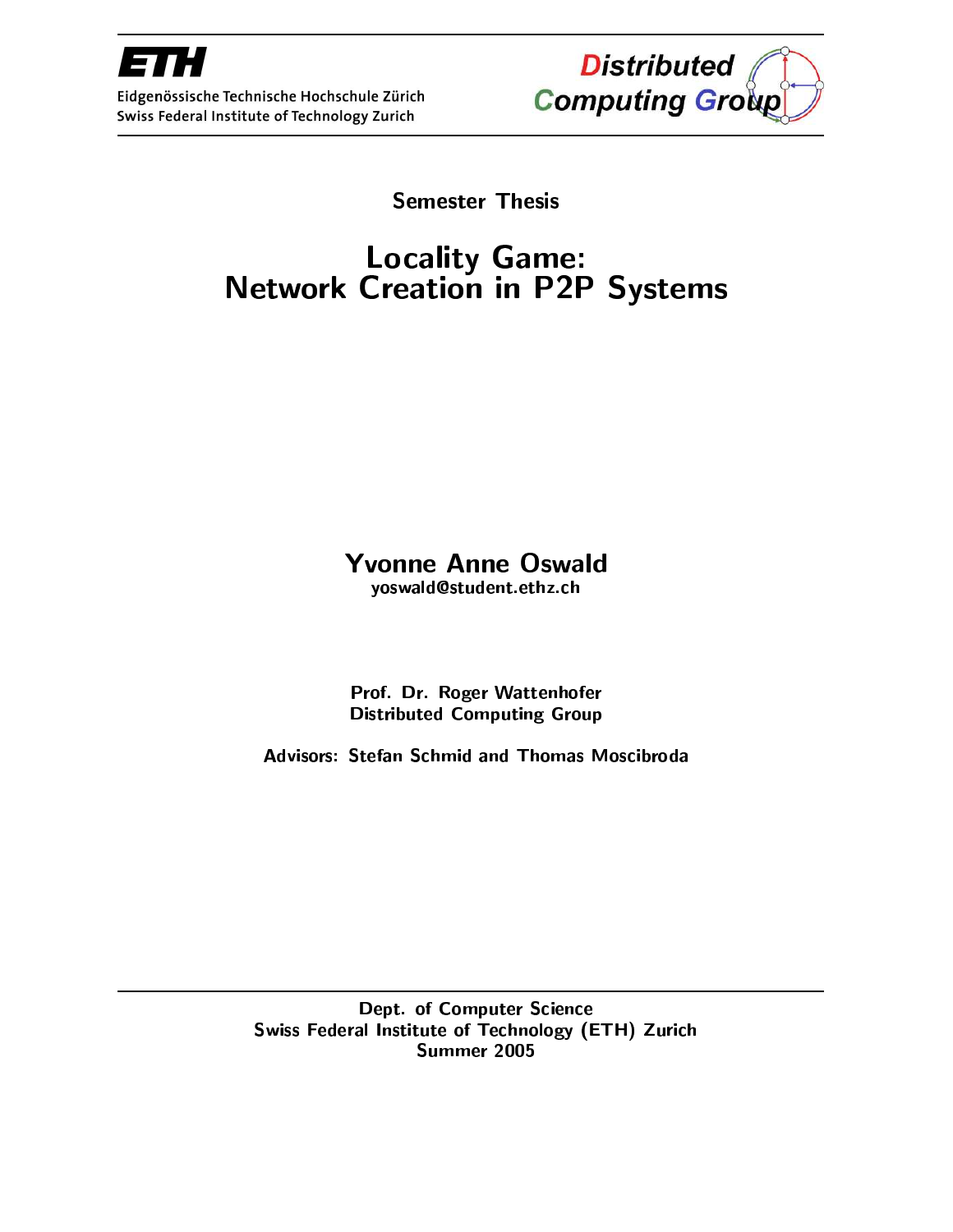# Contents

|          | 1 Introduction             | 3  |
|----------|----------------------------|----|
|          | 2 Related Work             | 4  |
| $\bf{3}$ | Model                      | 4  |
|          | 4 Undirected Locality Game | 6  |
|          | 5 Directed Locality Game   | 8  |
|          | 6 Conclusion               | 20 |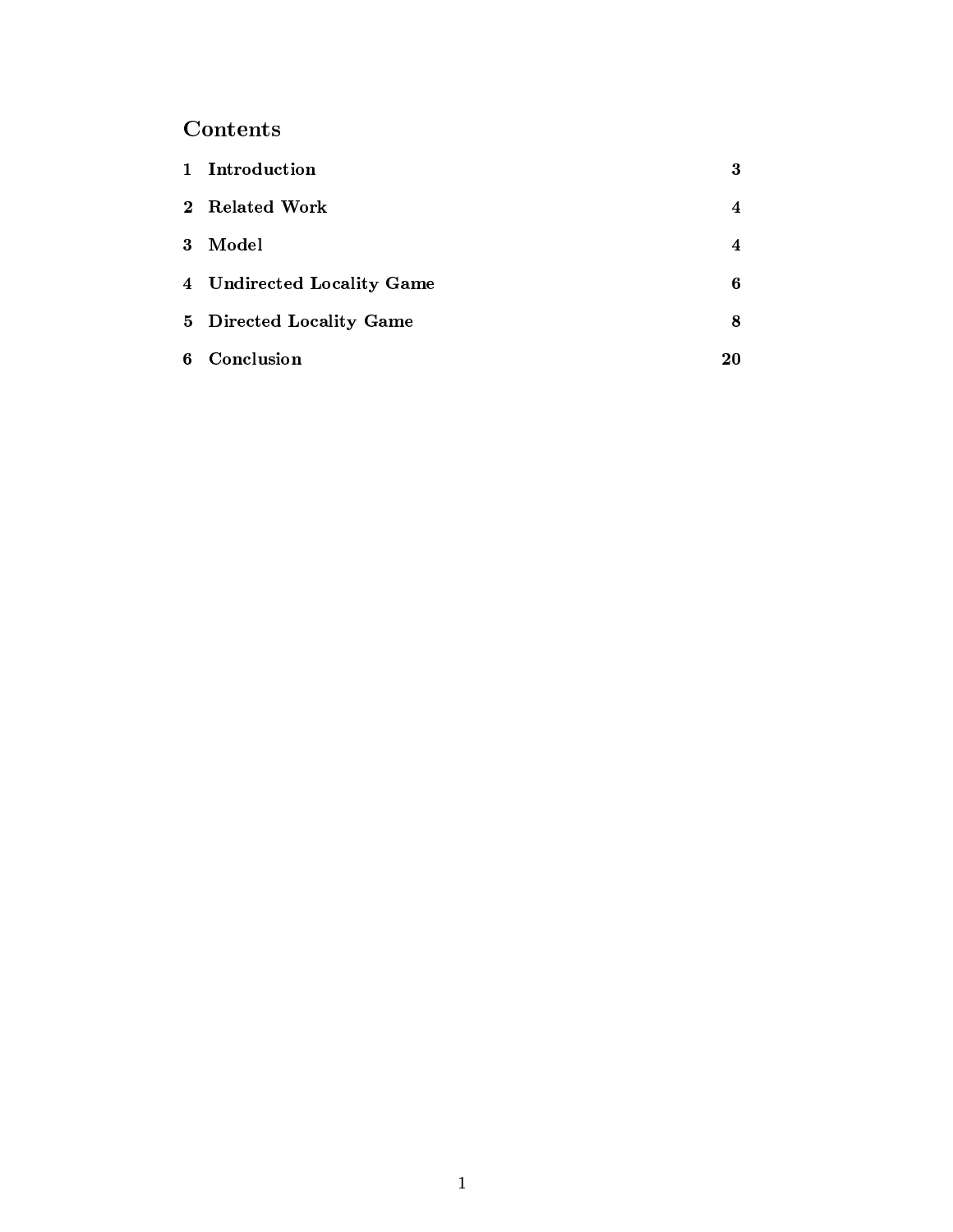# Locality Game: Network Creation in P2P Systems

Yvonne Anne Oswald

September 12, 2005

## Abstract

We present a game modelling the decentralized creation of networks by selfish node agents, e.g. P2P systems. In  $[4]$ , Fabrikant et al. introduced such a game where each node pays for the links it builds and the length of the paths to the remaining nodes. Our game provides a different model and takes the positions of the nodes into account. Moreover this game offers a model for the profitable formation of links in a peer-to-peer system. We examine the set of stable solutions - the Nash equilibria - of this game regarding undirected and directed links and compare them to a centrally enforced optimum.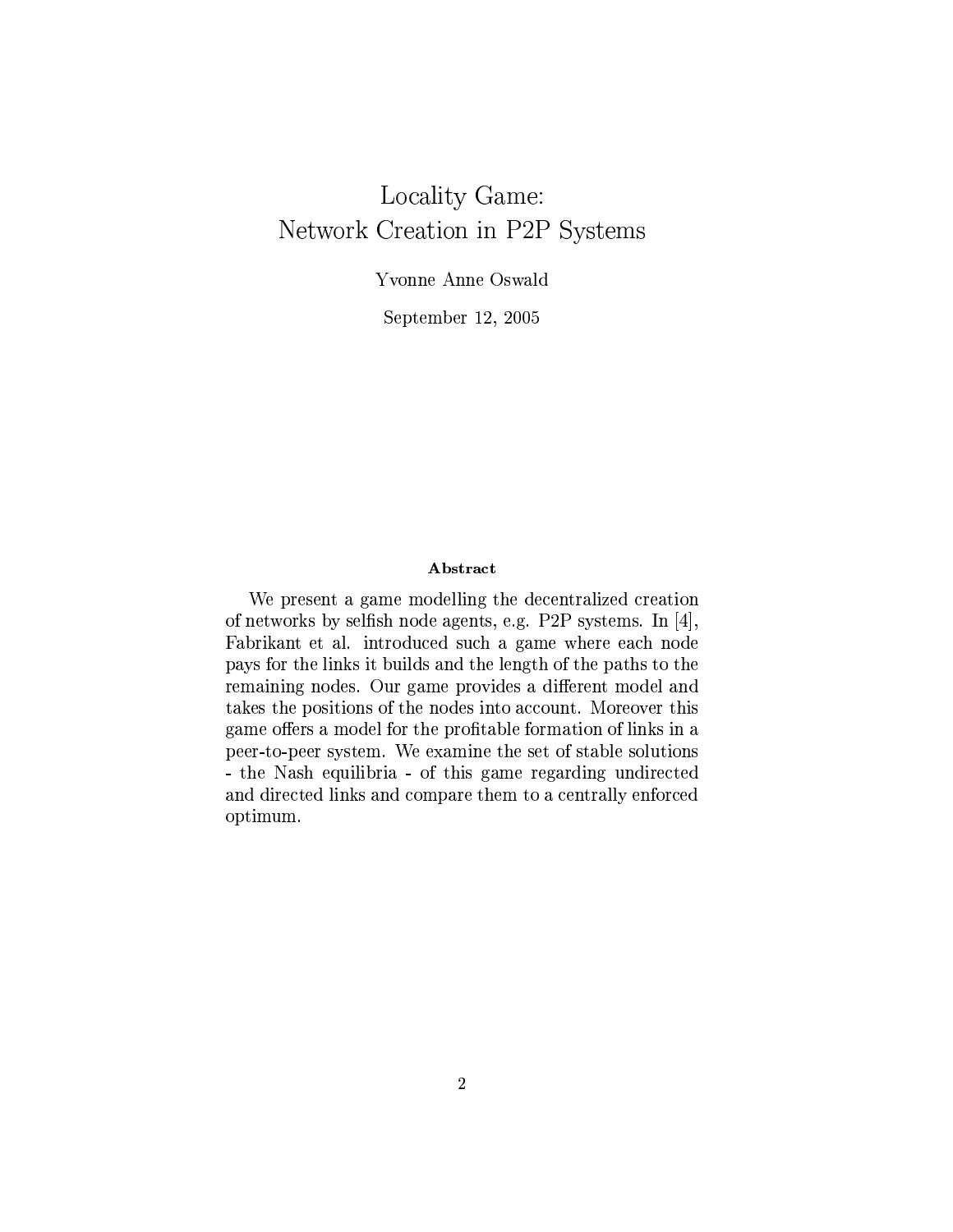#### Introduction 1

Network design is an important problem in computer science and operations research. This line of research typically assumes a central authority that constructs the network and has various optimization criteria to fulfill. In practice, however, many networks are actually formed by selfish players who are motivated by their own interests and their own objective function. For instance a peer-to-peer (P2P) system is formed by many players and not by a single authority. Every player pursues the aim of being able to route to all other players efficiently and yet to devote a small amount of memory to storing information about them. This motivates the research of network creation by multiple selfish players. In network settings without coordination, each agent seeks to maximize its individual objective function ignoring the effects of their actions to the overall performance of the network. For this reason, the resulting networks, can be much worse than networks designed by a central entity. To describe the consequences of this lack of coordination, Koutsoupias and Papadimitriou introduced in [5] the term price of anarchy, to refer to the ratio of the social cost of the worst Nash equilibrium to the social optimum. A different approach is taken by Elliot Anshelevich et al. in [1], where they study the quality of the best Nash equilibrium and denote the ratio of its cost to the social optimum the *price* of stability.

In this thesis we will study both the price of anarchy and the price of stability with respect to our game and give proofs for their upper and lower bounds. In the game-theoretic model of network creation we propose, the players are nodes, and their strategy choices create a graph. Each node chooses a (possibly empty) subset of the other nodes, and establishes edges to them. The union of these sets of edges is the resulting network graph. The cost to a node of such a strategy selection consists of two parts: the sum of the cost of the edges laid down by this node (the number of edges times a constant  $\alpha > 0$ , the only parameter in this model), plus the sum of the stretches, i.e. the shortest distance in G divided by the Euclidean distance from the node to all others.

A scenario where no node has the incentive to deviate from its strategy is called a Nash equilibrium and forms a stable solution of the game.

This game models scenarios in which peers wish to communicate and transfer data. Every player wants to establish as few direct links to other players as possible and yet have a short delay.

This thesis is organized as follows: We begin with a survey of related work in Section 2. Section 3 introduces the model that will be used throughout this document. Section 4 contains our results concerning the undirected case of our game, whereas the directed case is analysed in Section 5 along with a proof for the upper bound on the price of anarchy. We conclude our work in Section 6, where we also give some directions for future research projects.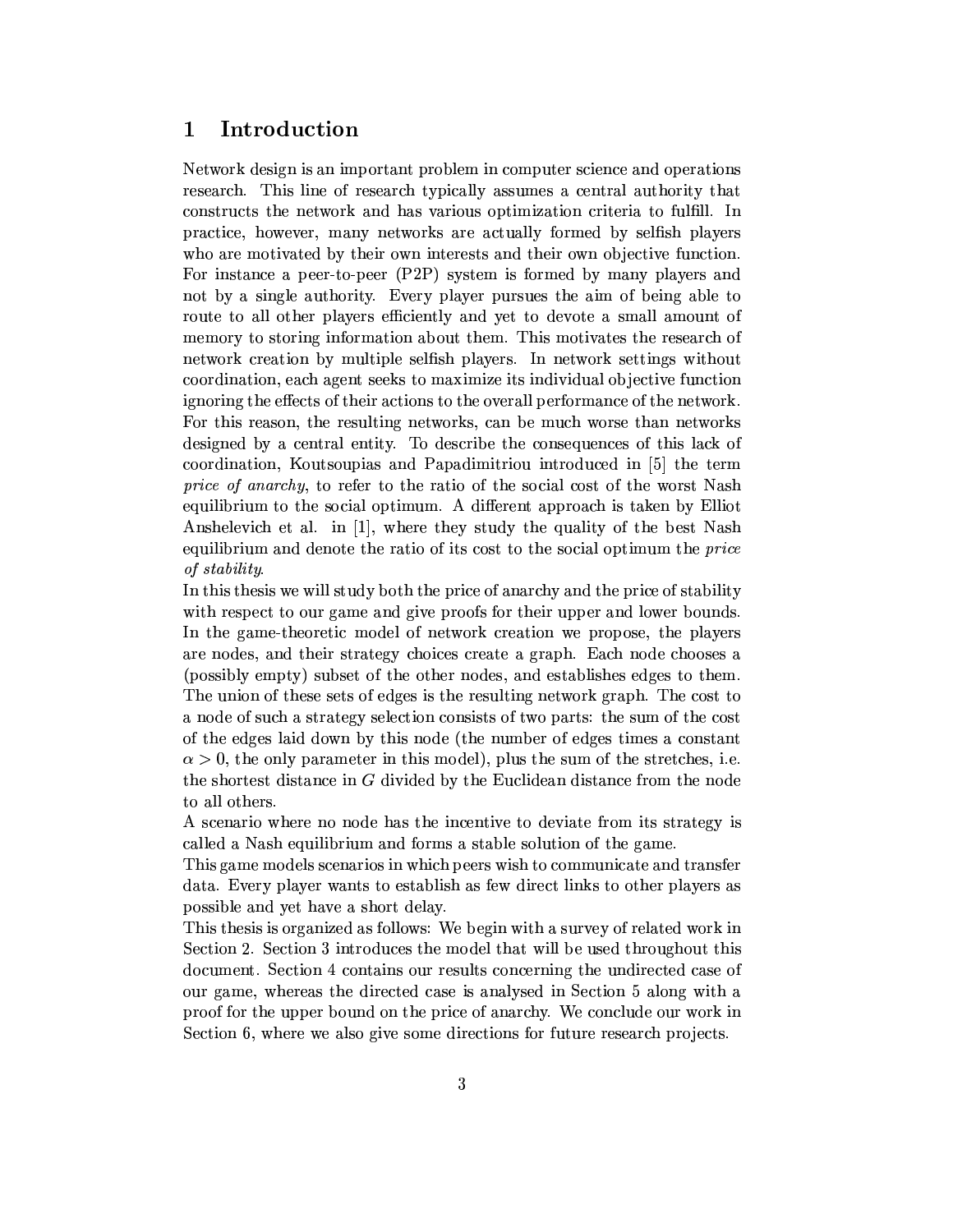#### **Related Work**  $\bf{2}$

Network design games have been studied in a wide range of models. Fabrikant et al. suggest in [4] a game in the context of communication networks where nodes pay for the links they establish and benefit from short paths. Their main focus was on analyzing the price of anarchy of the game, presenting proofs for its upper and lower bound as well as the tree conjecture stating that there exists a constant A, such that for any  $\alpha > A$ , all non transient Nash Equilibria are trees.

In [6], Albers et al. disprove the tree conjecture and they improve the lower and upper bound of the price of anarchy. Additionally they study variations of the game, which form an extension of Fabrikant et al.'s game and enable modelling of different traffic load between players and allow players to buy only a fraction of an edge.

In contrast to Fabrikant, where links are generated unilaterally and link cost are carried by only one of its endpoints, Corbo and Parkes analysed in [2] the bilateral version of the game: No edge is built unless both nodes agree on its construction and share the connection cost. This model is better suited for communication network design given that connection costs are typically two sided. They observe that on average more links are created and prove that the worst case price of anarchy of the bilateral setting is worse than for the one-sided model and provide an upper and lower bound.

Anshelevich et al. consider in [1] a network formation game with fair cost allocation, i.e. the cost of each edge is divided equally between the players whose connections make use of it. In their model, nodes pay not only for edges they form an endpoint of, but also edges they use to reach other nodes. Anshelevich et al.'s main interest lies in the quality and the structure of the best Nash equilibrium.

Yet another approach is taken by Eidenbenz et al. in [3], where they study a topology game in wireless communication networks. The agents aim is to adjust their power level to minimize their energy consumption while reaching a transmission range large enough to stay connect with the other agents they wish to communicate. In the paper they give upper and lower bounds on the price of anarchy and present their results on the computational complexity of finding Nash equilibria.

#### Model 3

Formally, a game in its normal form is defined as the tuple  $(I, S_i, U_i)$ , where I is the set of players,  $S_i$  is the set of strategies for player  $i \in I$  and  $U_i$ :  $\prod_i S_i \to \mathbb{R}$  is the utility function for player  $i \in I$ .

In our model, we have a finite set of players  $I = 0, 1, ..., n - 1$  denoted by [n], of which each player is associated with a node v. The agents decide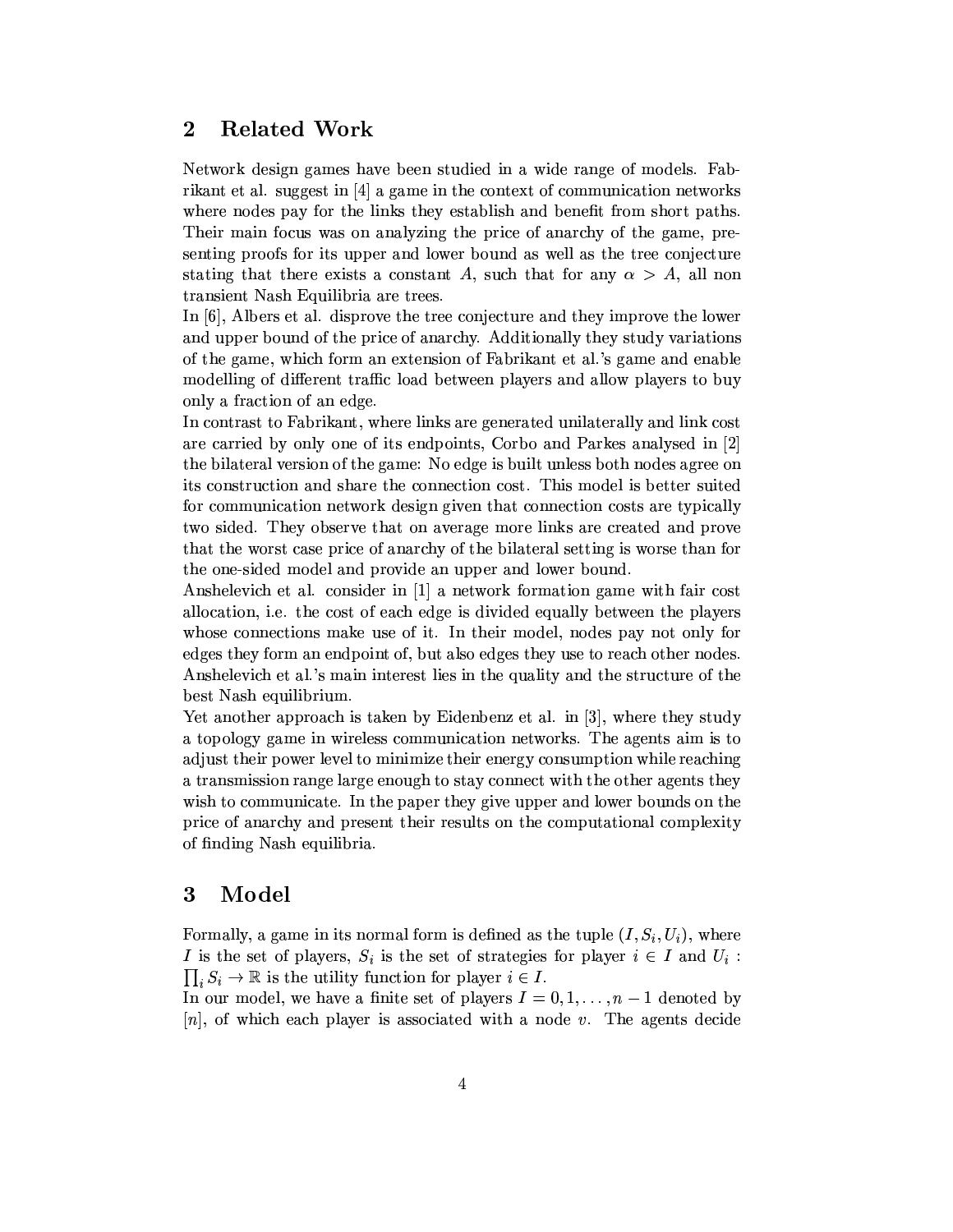to which nodes to build an edge, i.e. they choose a subset of  $V \setminus v$ . Hence  $S_i = 2^{[n]-i}$ . The game is fully specified once we define the utility functions. In this report we examine the following game:

## THE LOCALITY GAME:

Given a combination of strategies  $s = (s_0, \ldots, s_{n-1}) \in S_0 \times \cdots \times S_{n-1}$ , we consider the underlying Graph  $G(s) = ([n], \cup_{i=0}^{n-1} (i \times s_i))$ . In the locality game the cost incurred by each player  $i$  under  $s$  is defined by

$$
c_i = \alpha |s_i| + \sum_{j \neq i} stretch_{G(s)}(i, j),
$$

where  $stretch_{G(s)}(i, j)$  is the shortest distance in G between i and j divided by the Euclidean distance. Every agent attempts to minimize its cost by building as few edges as possible and yet having short paths to all remaining nodes.

The *social cost* is the sum of each player's cost, which for any situation where no connection is paid for twice is

$$
C(G) = \sum_{i} c_i = \alpha |E| + \sum_{j \neq i} stretch_{G(s)}(i, j).
$$

Since we need at least  $n-1$  edges to have a connected graph and the stretch between two nodes is at least 1, we obtain the following lower bound for the social cost:

$$
C(G) \ge \alpha(n-1) + n(n-1).
$$

If the stretch between two nodes is greater than  $\alpha + 1$ , one of the nodes will construct an edge between them, thus reducing its cost by at least  $\alpha$ . Assuming that a node  $i$  chooses to pay for  $k$  edges, its costs are:

$$
c_i \leq \alpha k + (\alpha + 1)(n - k) + k
$$
  
=  $\alpha(n + 1) + k \in O(\alpha(n) + n)$ 

Therefore the social cost is strictly less than  $\alpha \binom{n}{2} + \alpha n(n-1)$ .

$$
C(G) < \alpha \binom{n}{2} + \alpha n(n-1)
$$
\n
$$
\leq \frac{3}{2}\alpha n(n-1) \in O(\alpha n^2)
$$

Unlike the game suggested by Fabrikant et al. where the social optimum for  $\alpha > 2$  is always a star regardless of the position of the nodes, our game favours settings with a different connection topology. This has the advantage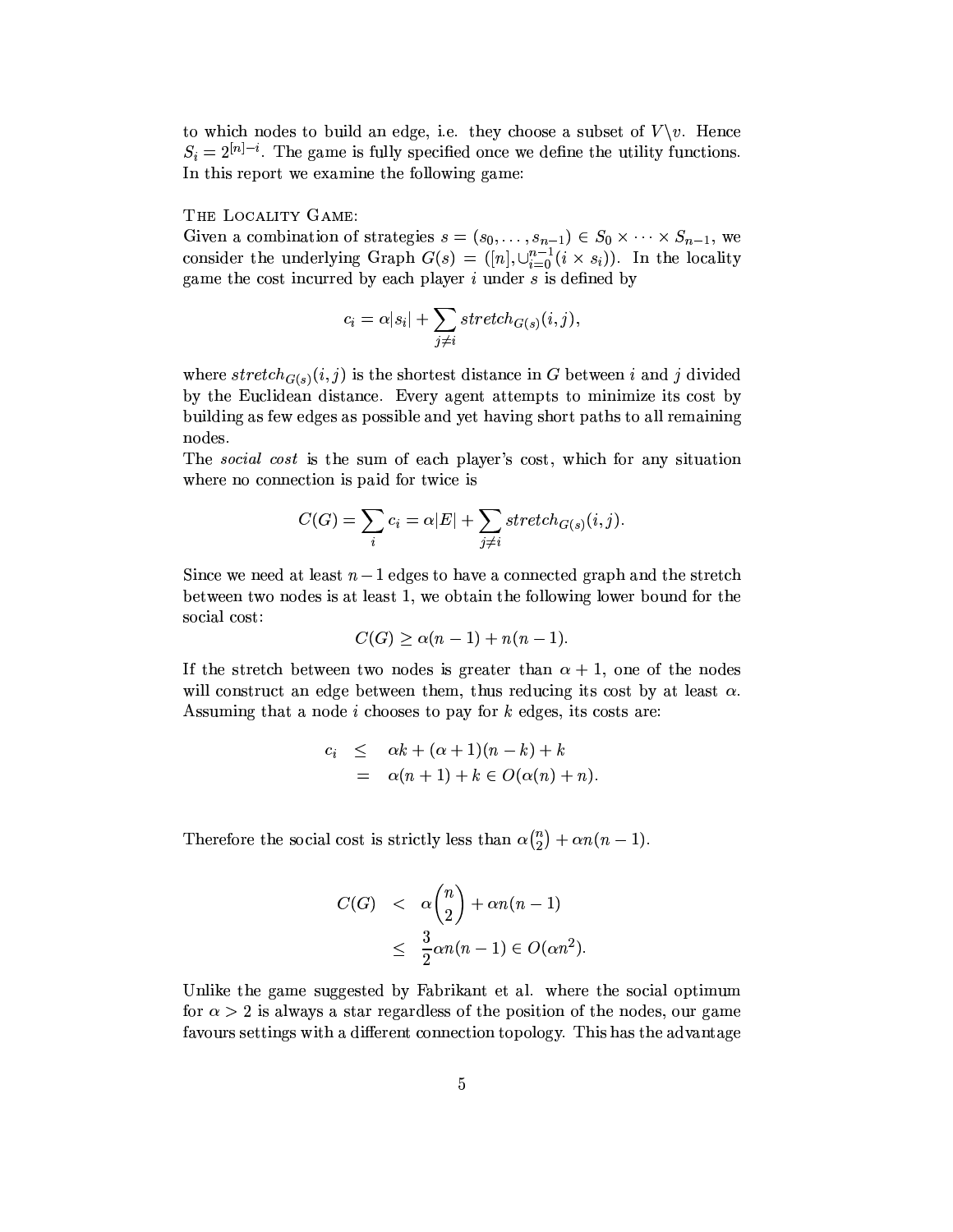that situations where one node carries the burden of forwarding everybody else's messages are much less likely in our model. Moreover it models more closely networks found in reality.

Finding Nash equilibria and computing the price of anarchy is a hard problem. Not even simulating a network formation process is easy, as calculating the best response for a node is NP-complete like in the game presented by Fabrikant et al. Even restricting the game to a one dimensional setting yields non trivial results. In the rest of this thesis, we will therefore focus on the one dimensional case.

#### $\boldsymbol{4}$ **Undirected Locality Game**

In the undirected version of this game, once an edge is built, every player can use it in both directions. Hence only situations where one endpoint is paying for an edge can form a Nash equilibrium.

Allowing undirected links, the lower bound for the social cost is attainable: If we place  $n$  nodes along a line and all nodes build an edge to their neighbour on the right, every pair of nodes is connected by a path of exactly the distance between them, hence the stretch is always 1. In this situation no player has an incentive to change its strategy, hence it is also a Nash Equilibrium. Moreover this implies a price of stability of 1, regardless of the choice of  $\alpha$ .



Figure 1: Undirected: Linked list - Social Optimum and Nash equilibrium

**Theorem 4.1.** The social optimum in the undirected locality game is a Nash equilibrium, namely the linked list with cost

$$
C(G) = \alpha(n-1) + n(n-1).
$$

Under the condition that  $\alpha$  is sufficiently large, a star like structure can be a Nash Equilibrium: Consider  $n$  Nodes with distance 1 between two neighbouring nodes. If node *i* builds an edge to all other nodes and no other node decides to add an edge, i cannot change its strategy without being punished to infinite cost. If  $\alpha > 2n-3$  no other node will build edges, as the largest stretch between two nodes is always smaller than  $\alpha$  and by building an edge no stretch to other nodes is proved. If the node paying for all  $n-1$  edges is the leftmost/rightmost node, the inflicted costs are particularly high.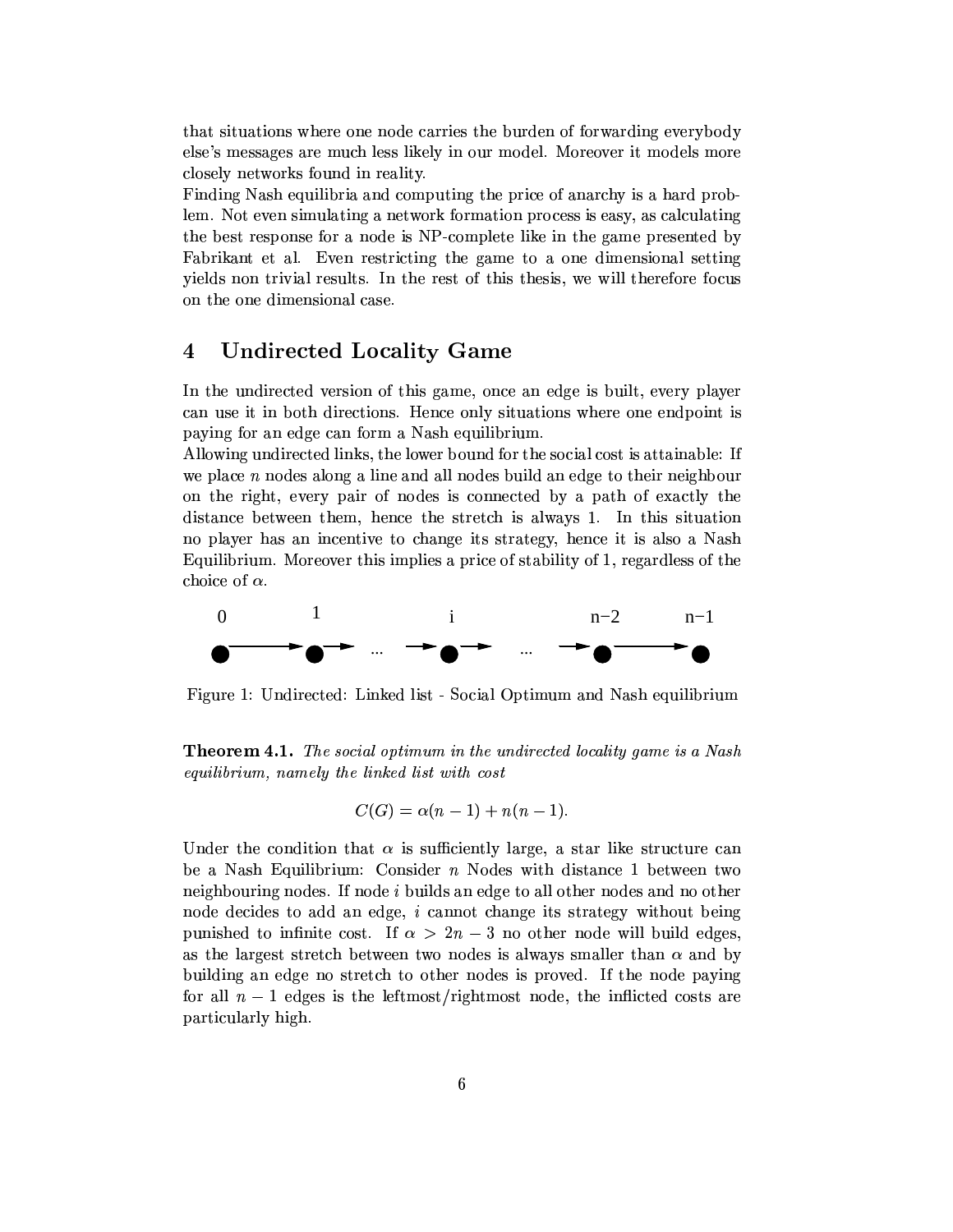

Figure 2: Star

Theorem 4.2. The price of anarchy of the undirected locality game is in  $\Omega(\log n)$  for  $\alpha > 2(n-1)$ .

Proof. To show this, we compute the social cost of the graph in Figure 2. The cost for the node 0 is  $c_0 = \alpha(n-1) + n - 1$ . A node at distance *i* to node 0 pays  $\sum_{j=1}^{i} \frac{i+(i-j)}{j}$  for its left neighbours and  $\sum_{j=1}^{n-1-i} \frac{i+(i+j)}{j}$  for its right neighbours. This leads to a total sum of

$$
C(start) = \alpha(n-1) + n - 1 + \sum_{i=1}^{n-1} \sum_{j=1}^{i} \frac{4i}{j}
$$
  
= \alpha(n-1) + n - 1 + 4 \sum\_{i=1}^{n-1} iH\_i  
= \alpha(n-1) + n - 1 + 4 \left( \frac{n(n-1)}{2} H\_{n-1} - \frac{(n-1)(n-2)}{4} \right)  
= (n-1)(\alpha + 2nH\_{n-1} - n + 3).

Thus the price of anarchy is at least

$$
\frac{C(start)}{C(linked list)} = \frac{(n-1)(\alpha + 2nH_{n-1} - n + 3)}{(n-1)(\alpha + n)} \n= \frac{(\alpha + 2nH_{n-1} - n + 3)}{(\alpha + n)} \n\ge \frac{(\alpha + 2n\ln(n - 2) - n + 3)}{(\alpha + n)} \n= \frac{(2n - 3 + 2n\ln(n - 2) - n + 3)}{(2n - 3 + n)} \n\ge \frac{2}{3}\ln(n - 2) \in \Omega(\log n).
$$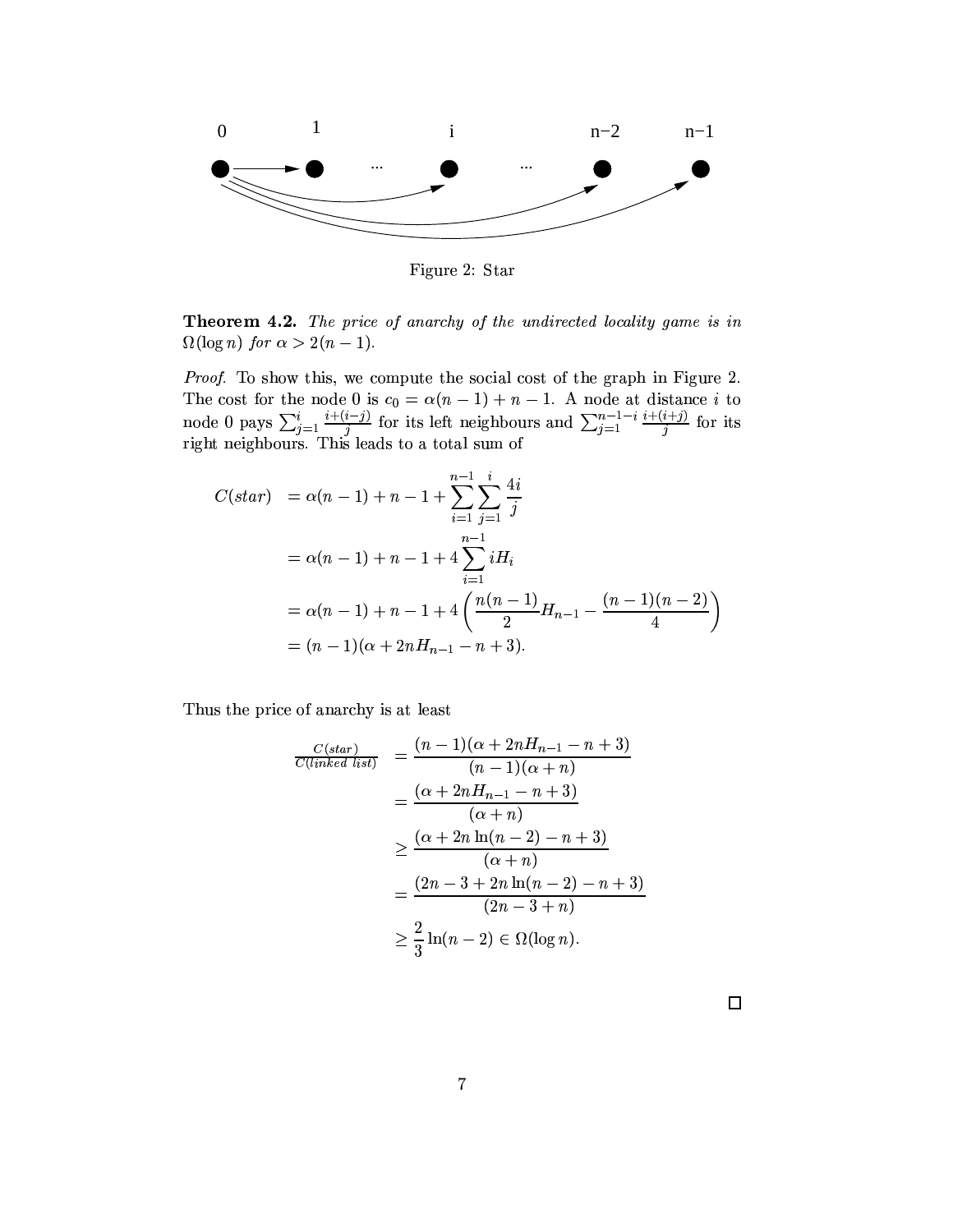#### $\overline{5}$ **Directed Locality Game**

In contrast to the undirected case, it matters which node pays for an edge in the directed version of the locality game. An edge can only be used in one direction: from the node that carries the cost to another node. This game models important characteristics of P2P systems accurately. Agents wish to be highly connected since this improves their searches. At the same time having few neighbours is advantageous to avoid being obliged to forward many searches. Additionally, in P2P networks, user a may know (i.e. have an entry in its routing table) user  $b$ , who however may in turn be totally oblivious to the fact that user  $a$  even exists. In the directed case of the locality game we encounter a few additional difficulties and finding the social optimum is more intricate. The social cost is

$$
C(G) \ge \alpha n + n(n-1).
$$

The equivalent to the undirected social optimum, a doubly linked list is no longer always the social optimum in the directed version. It is however always a Nash equilibrium since no node can delete an edge without disconnecting nor will further edges be added as they will not decrease the stretch between any nodes.



Figure 3: Directed: Doubly linked list

**Theorem 5.1.** The price of stability for the directed version of the 1-D locality game is at most 2.

*Proof.* The cost for the doubly linked list is  $C(G) = 2(n-1)\alpha + n(n-1)$ from which follows a price of stability of less than

$$
\frac{2(n-1)\alpha + n(n-1)}{n\alpha + n(n-1)} \leq 2
$$

as the cost of the best Nash equilibrium cannot exceed the cost of the doubly linked list.

 $\Box$ 

To demonstrate that the doubly linked list is not always the social optimum, it suffices to construct a strategy combination with lower costs which constitutes a Nash equilibrium. Let us consider equidistant nodes with edges from left to right between two neighbouring nodes and an edge from the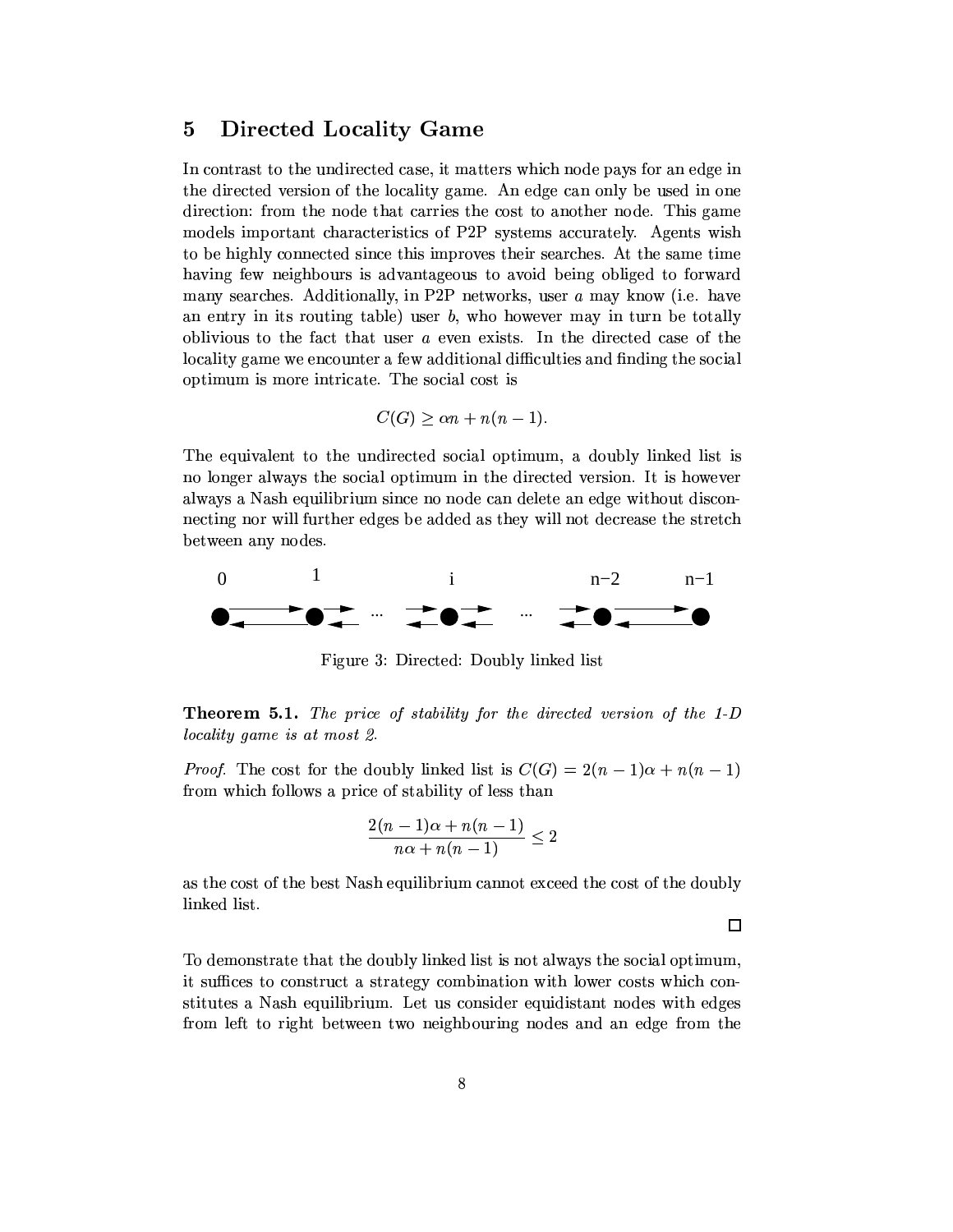

Figure 4: Directed: circular list

rightmost node to the leftmost node. Node 0's cost amounts to  $\alpha + n - 1$ whereas node i pays

$$
c_i = \alpha + n - 1 - i + \sum_{j=0}^{i-1} \frac{n - 1 - i + n - 1 + j}{i - j}
$$
  
=  $\alpha + n - 1 - i + \sum_{j=0}^{i-1} \frac{2(n-1)}{i - j} + \frac{j - i}{i - j}$   
=  $\alpha + n - 1 - 2i + 2(n - 1)H_i$ .

The social cost for this scenario is

$$
C(circular list) = n\alpha + n - 1 + \sum_{i=1}^{n-1} n - 1 - 2i + 2(n - 1)H_i
$$
  
=  $n\alpha + 2n(n - 1)H_{n-1} - 2(n - 1).$ 

The largest stretch is between node  $n-2$  and node  $n-1$ , namely  $2n-3$ , so for  $\alpha > 2(n-1)$  the circular linked list is an equilibrium.

While the price of stability is bounded by 2, we prove in the following theorem that the price of anarchy is not bounded by a constant, even in the one dimensional line! We saw in Section 3 that the social cost is in  $O(\alpha n^2)$ . Hence the price of anarchy is in  $O(\alpha)$  regardless of the distances between the points and their number. This bound is also tight: There is an instance which has a Nash equilibrium of cost  $\Omega(\alpha)$  times the cost of the social optimum.

**Theorem 5.2.** The price of anarchy in the directed locality game is  $\Theta(\alpha)$ for  $2 < \alpha < n$ .

*Proof.* We prove this theorem by constructing a Nash equilibrium that meets this bound.

Let  $n$  vertices be placed as illustrated in Figure 5 forming an exponential chain. The distance between the leftmost node and a node with an even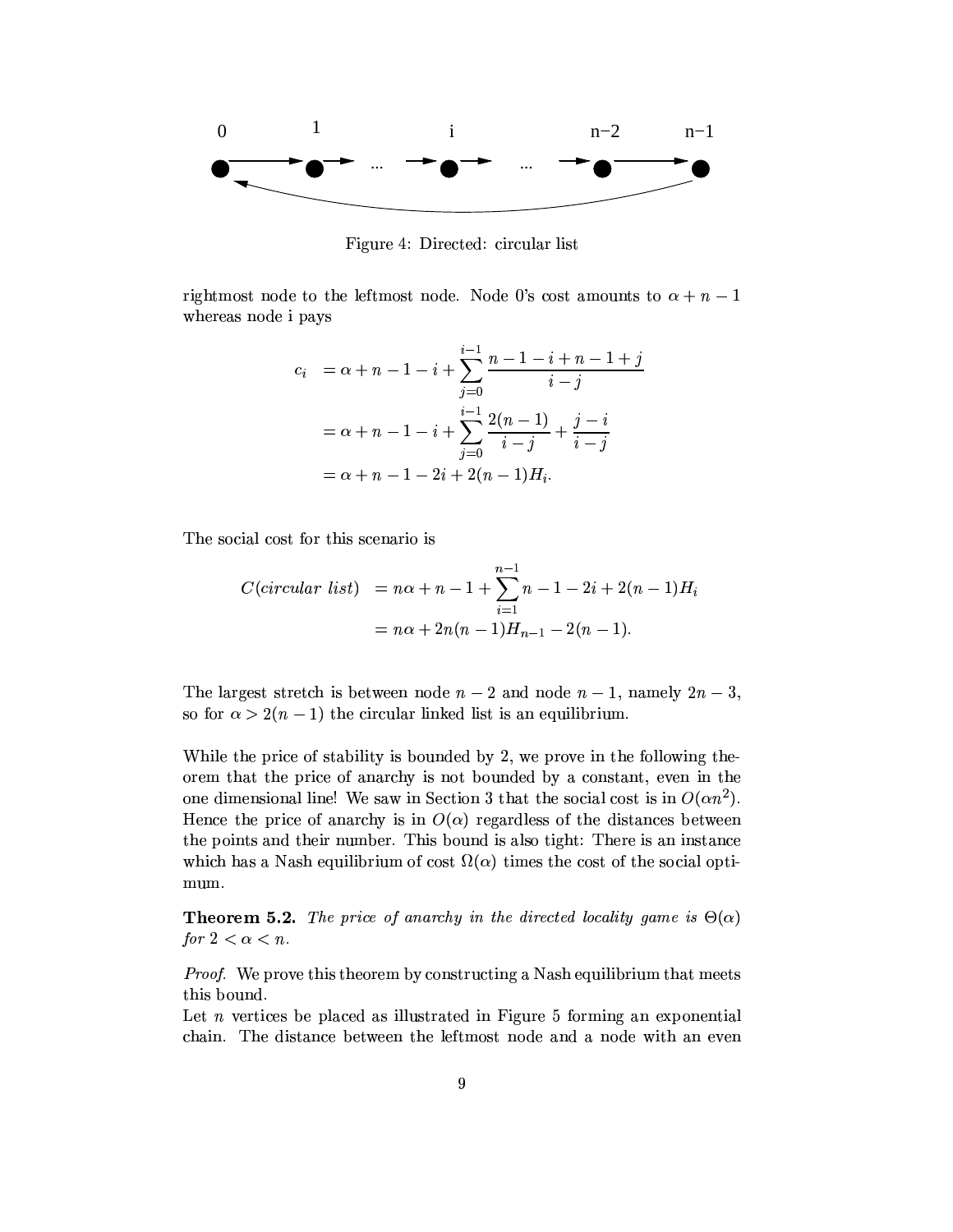

Figure 5: A Nash equilibrium of asymptotically maximal cost

number *i* is  $\alpha^{i-1}$ , for odd numbers  $\frac{1}{2}\alpha^{i-1}$ . Every odd node *i* establishes edges to  $i-1$  and  $i+2$ . Even nodes build an edge to their neighbour on the right,  $i-1$ . Hence we have a linked list from right to left and links from left to right, omitting every other node.

We start by showing that in this scenario no nodes can deviate from its strategy.

## **Lemma 5.3.** This exponential chain forms a Nash equilibrium for  $\alpha > 2$ .

*Proof.* We observe that no node can remove an edge nor changing one of its edges to point to a node more to the left without disconnecting. Moreover it cannot deviate from its strategy by choosing to link to a node further to the right without increasing stretch. To demonstrate that this graph forms a Nash equilibrium we therefore need to show that no node is able to gain from building an additional edge or replace one of its existing edges.

CASE ODD NODES: We begin by arguing that no odd node can reduce its cost by adding a link: Establishing an edge to an odd edge is futile as the stretch between two odd nodes is 1 and cannot be improved. A link to an even node  $j, j > i$  would only decrease the stretch to the very node and yield a gain of less than

$$
\frac{\frac{1}{2}\alpha^{j+1}-\frac{1}{2}\alpha^{i-1}+\frac{1}{2}\alpha^{j+1}-\alpha^j}{\alpha^j-\frac{1}{2}\alpha^{i-1}}=\frac{\alpha^{j+1}-\alpha^j-\frac{1}{2}\alpha^{i-1}}{\alpha^j-\frac{1}{2}\alpha^{i-1}}<\alpha,
$$

so it would not be built. Replacing the edge to  $i + 2$  by an edge to the even node  $i + 3$  does not help to improve the situation of i either: The reduction of the stretch the directly linked node is is less than  $\alpha$  whereas the new stretch to  $i+1$  amounts to

$$
\frac{\frac{\alpha^{i+2}-\frac{1}{2}\alpha^{i-1}+\alpha^{i+2}-\frac{1}{2}\alpha^{i+1}}{\frac{1}{2}\alpha^{i+1}-\frac{1}{2}\alpha^{i-1}}}{\alpha^{i+1}-\alpha^{i-1}} = \frac{4\alpha^{i+2}-\alpha^{i+1}+\alpha^{i-1}}{\alpha^{i+1}-\alpha^{i-1}} \n> \frac{4\alpha^{i+2}-\alpha^{i+1}+\alpha^{i-1}}{\alpha^{i+1}} \n= 4\alpha - 1 - \frac{1}{\alpha}
$$

and cancels the savings. Moreover this edge implies an increased stretch for all the remaining nodes, odd and even. Exchanging the edge to  $i + 2$  by an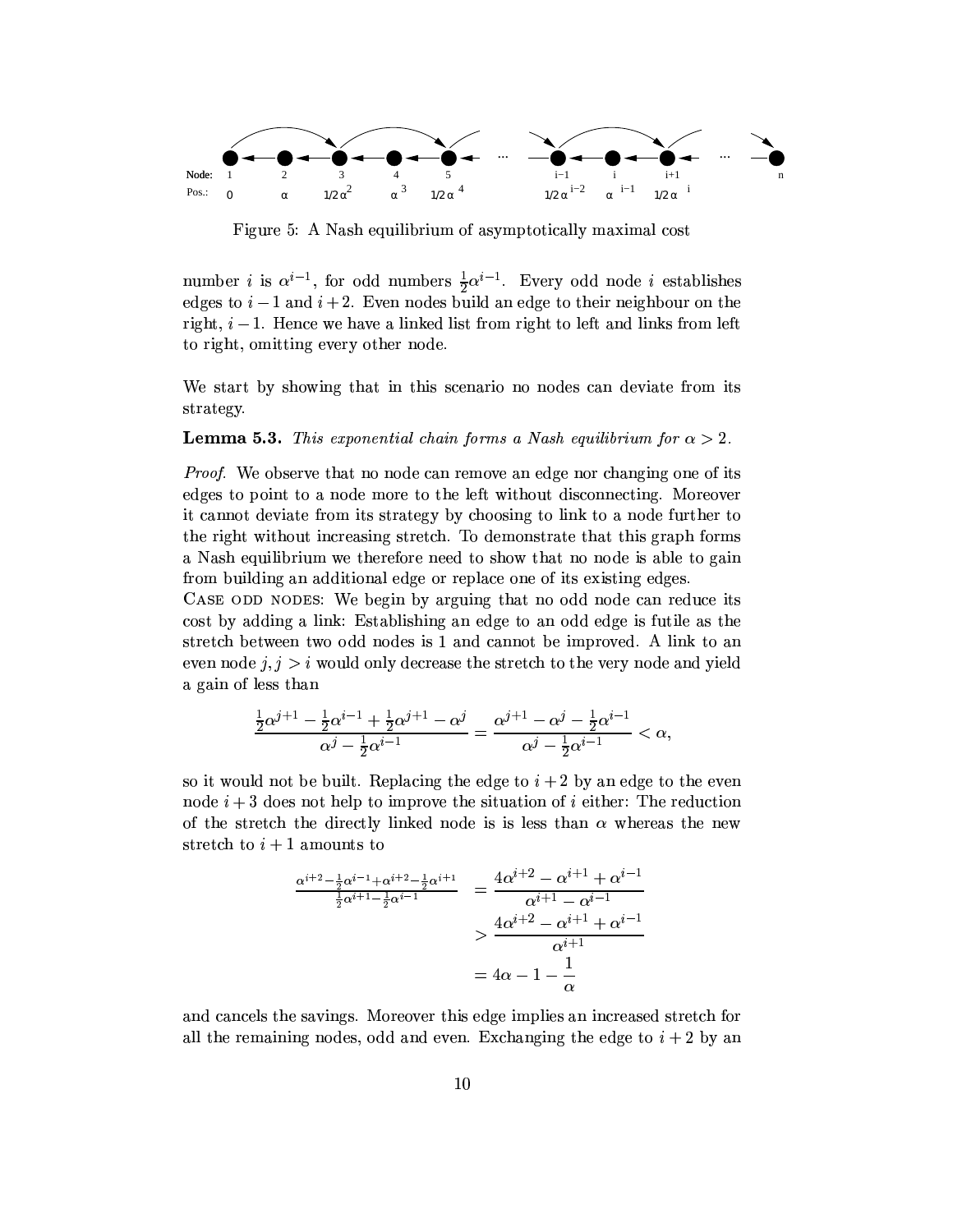edge even further to the right or inserting multiple edges only deteriorates the situation.

CASE EVEN NODES: Even nodes have also no incentive to add any further links: By laying down an edge to its right neighbour, node  $i$  shortens the distance to all nodes on the right. The benefit  $B_{i,j}$  on the stretch to an odd node  $j, j > i$  is

$$
B_{i,j} = \operatorname{stretch}_{old}(i,j) - \operatorname{stretch}_{new}(i,j)
$$
  
= 
$$
\frac{\alpha^{i-1} - \frac{1}{2}\alpha^{i-2} + \frac{1}{2}\alpha^{j-1} - \frac{1}{2}\alpha^{i-2}}{\frac{1}{2}\alpha^{j-1} - \alpha^{i-1}} - 1
$$
  
= 
$$
\frac{\frac{1}{2}\alpha^{j-1} + \alpha^{i-1} - \alpha^{i-2}}{\frac{1}{2}\alpha^{j-1} - \alpha^{i-1}} - \frac{\frac{1}{2}\alpha^{j-1} - \alpha^{i-1}}{\frac{1}{2}\alpha^{j-1} - \alpha^{i-1}}
$$
  
= 
$$
\frac{2\alpha^{i-1} - \alpha^{i-2}}{\frac{1}{2}\alpha^{j-1} - \alpha^{i-1}}.
$$

For an even node  $j$ , the savings amount to

$$
B_{i,j} = \n $stretch_{old}(i, j) - stretch_{new}(i, j)$ \n
$$
= \frac{\alpha^{i-1} - \alpha^{i-2} + \alpha^j - \alpha^{j-1}}{\alpha^{j-1} - \alpha^{i-1}} - \frac{\alpha^j - \alpha^{i-1} - \alpha^{j-1}}{\alpha^{j-1} - \alpha^{i-1}}
$$
\n
$$
= \frac{2\alpha^{i-1} - \alpha^{i-2}}{\alpha^{j-1} - \alpha^{i-1}}.
$$
$$

As the profit for odd nodes is greater, the savings sum up to strictly less than

$$
B_{i} = \sum_{j>i} B(i,j)
$$
  
\n
$$
< \sum_{j>i} \frac{2\alpha^{i-1} - \alpha^{i-2}}{\frac{1}{2}\alpha^{j-1} - \alpha^{i-1}}
$$
  
\n
$$
\leq \sum_{j>i} \frac{4\alpha^{i-1} - 2\alpha^{i-2}}{\alpha^{j-1}}
$$
  
\n
$$
= 2(2\alpha^{i-1} - \alpha^{i-2}) \sum_{j>i} \frac{1}{\alpha^{j-1}}
$$
  
\n
$$
= 2(2\alpha^{i-1} - \alpha^{i-2}) \frac{\alpha^{n-i+1} - \alpha^{j-1}}{\alpha^{n+1} - \alpha^n} < \alpha \qquad \forall \alpha > 2.
$$

This shows that constructing this edge would be of no avail. Linking to an odd edge  $j, j > i + 1$  does not help either as the gain is even smaller.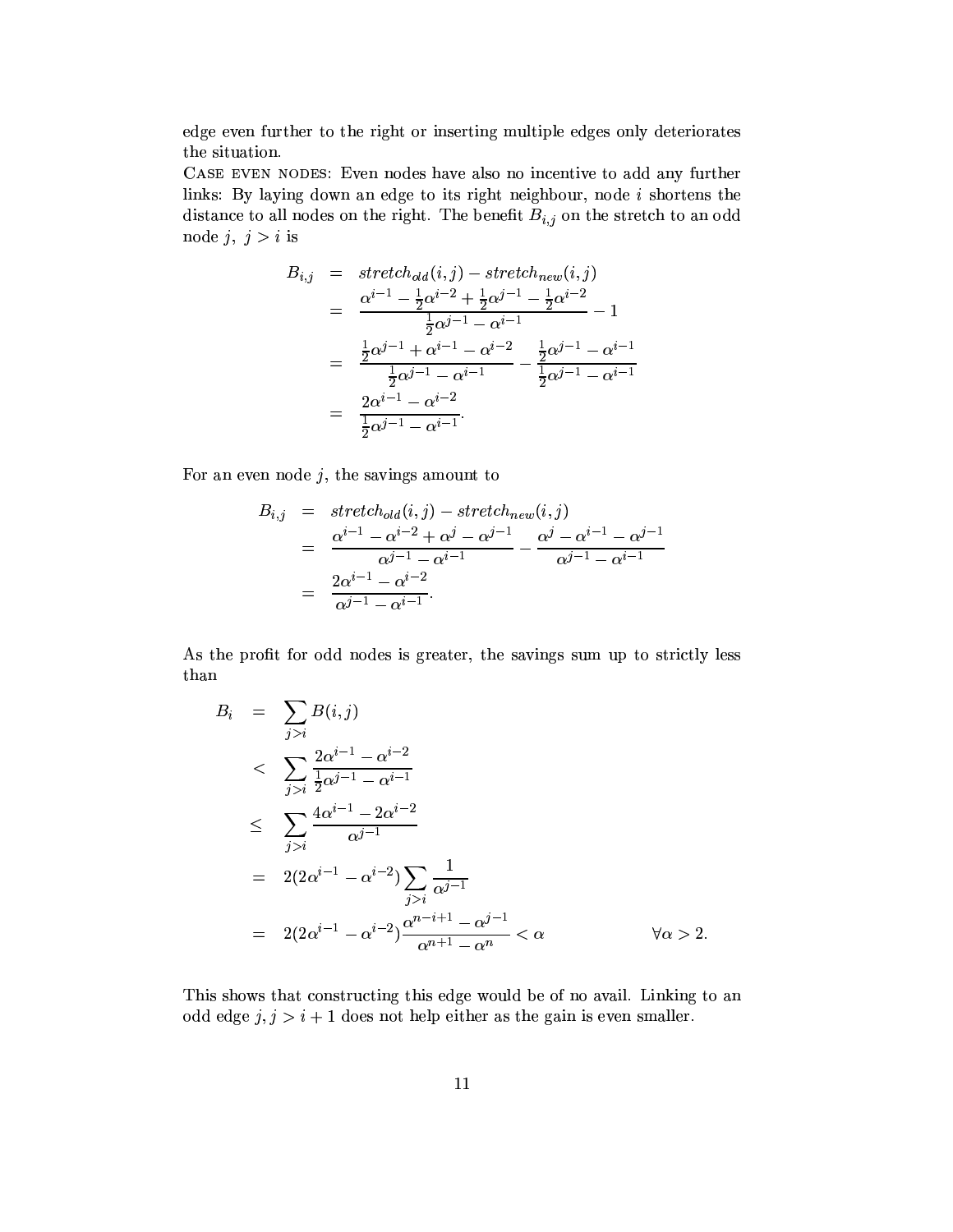A link to an even node  $j$  would entail a stretch of 1 to the very node instead <sub>of</sub>

$$
stretch(i,j) = \frac{\alpha^j - \alpha^{j-1} + \alpha^{i-1} - \alpha^{i-2}}{\alpha^{j-1} - \alpha^{i-1}} < \alpha.
$$

The stretch to all other nodes on the right increases when using the new edge, as the distance from node i to node  $i + 1$  using the new edge is greater than without.

$$
d = distance_{new}(i, i + 1) - dist_{old}(i, i + 1)
$$
  
=  $\left(\alpha^{i+1} - \alpha^{i-1} + \alpha^{i+1} - \frac{1}{2}\alpha^i\right) - \left(\alpha^{i-1} - \frac{1}{2}\alpha^{i-2} + \frac{1}{2}\alpha^i - \frac{1}{2}\alpha^{i-2}\right)$   
=  $2\alpha^{i+1} - \left(\alpha^i + 2\alpha^{i-1} - \alpha^{i-2}\right) > 0.$ 



Figure 6: Distances from node i using different paths

which can be seen in Figure 6. Hence there is no gain to other nodes and this edge would not be built. Establishing multiple edges cannot improve the situation either.

Therefore no node can benefit from changing its strategy.

Our next step is to examine the total cost of this graph

## Lemma 5.4.

The social cost of this exponential chain is in  $\Omega(\alpha n + \alpha n^2)$ , i.e.

$$
C(G) \in \Omega(\alpha n + \alpha n^2).
$$

Proof.

There are  $n-1$  edges to the left and  $\lfloor \frac{n}{2} \rfloor$  edges to the right, aggregating a total cost of  $\alpha((n-1)+\left\lfloor \frac{n}{2} \right\rfloor)$ .

 $\Box$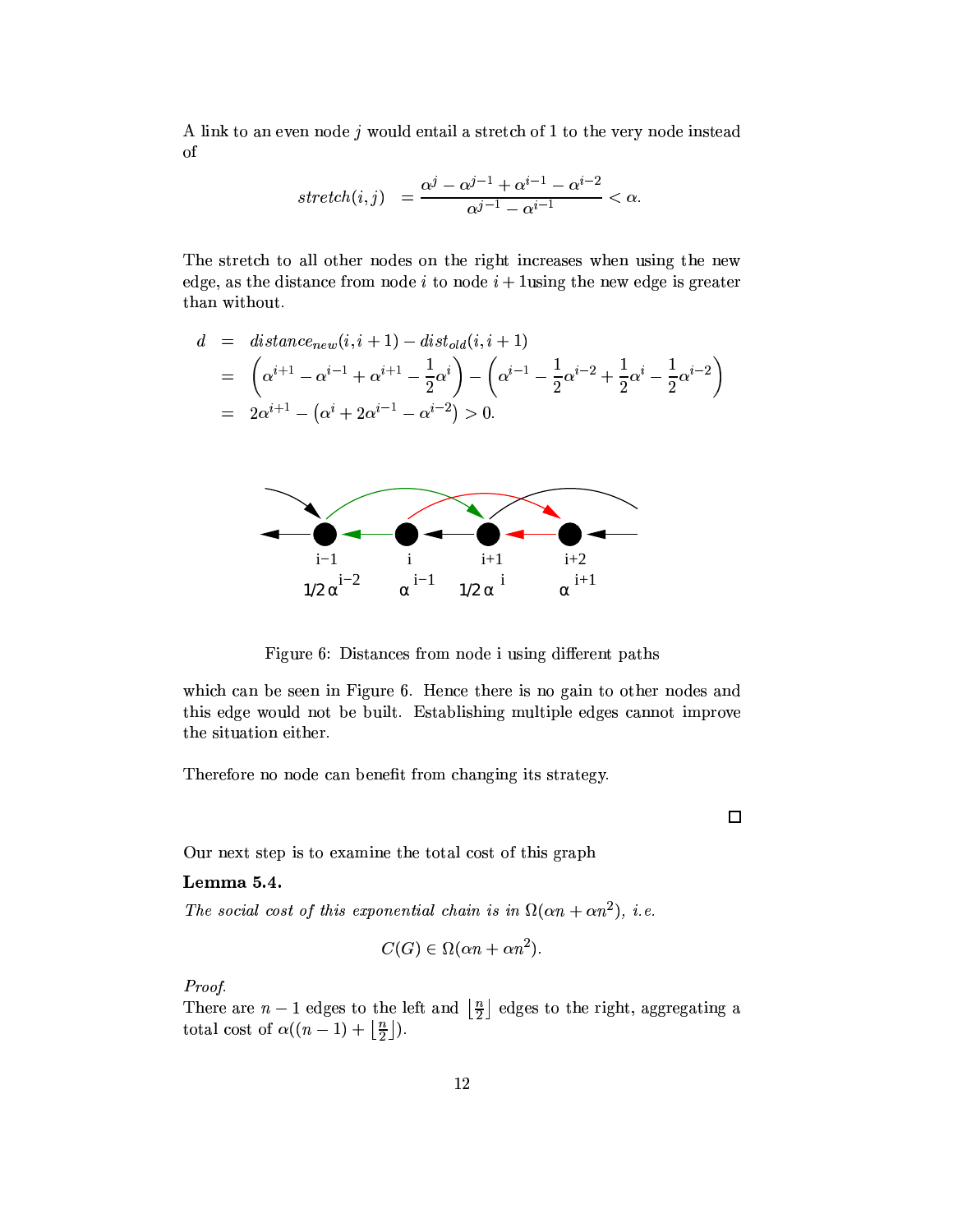The stretch between two odd nodes is always 1. The stretch between an odd node  $i$  and an even node  $j$  on the right side of  $i$  is

$$
stretch(i_o, j_e) = \frac{\alpha^j - \alpha^{j-1} - \frac{1}{2}\alpha^{i-1}}{\alpha^{j-1} - \frac{1}{2}\alpha^{i-1}}
$$

$$
> \frac{\frac{1}{2}\alpha^j - \frac{1}{2}\alpha^{i-1}}{\alpha^{j-1} - \frac{1}{2}\alpha^{i-1}}
$$

$$
> \frac{1}{2}\alpha.
$$

The sum of stretches for an odd node  $i$  add up to

$$
s_{i \text{ odd}} = \sum_{j < i} stretch(i, j) + \sum_{j > i} stretch(i, j)
$$
\n
$$
> (i - 1) + \frac{1}{2}\alpha \left\lfloor \frac{n - i - 1}{2} \right\rfloor + \left\lfloor \frac{n - i}{2} \right\rfloor.
$$

The stretch between two even nodes  $i, j$ , where  $j > i$ , is

$$
stretch(i_e, j_e) = \frac{\alpha^j - \alpha^{j-1} + \alpha^{i-1} - \alpha^{i-2}}{\geq \alpha^{j-1} - \alpha^{i-1}}
$$

$$
> \frac{\frac{1}{2}\alpha^j - \frac{1}{2}\alpha^{i-1}}{\alpha^{j-1} - \alpha^{i-1}}
$$

$$
> \frac{1}{2}\alpha,
$$

for all  $\alpha > 2$ .

The stretch between an even node  $i$  and an odd node  $j$  on the right side is

$$
stretch(i_e, j_o) = \frac{\frac{1}{2}\alpha^{j-1} + \alpha^{i-1} - \alpha^{i-2}}{\frac{1}{2}\alpha^{j-1} - \alpha^{i-1}} > 1.
$$

Using the above, the sum of stretches for an even node  $i$  adds up to

$$
s_i \text{ even } = \sum_{j < i} stretch(i, j) + \sum_{j > i} stretch(i, j)
$$
\n
$$
> (i - 1) + \frac{1}{2}\alpha \left( \left\lfloor \frac{n - i - 1}{2} \right\rfloor - 1 \right) + \left\lfloor \frac{n - i - 1}{2} \right\rfloor.
$$

Combining the two results, we are now able to compute the sum of the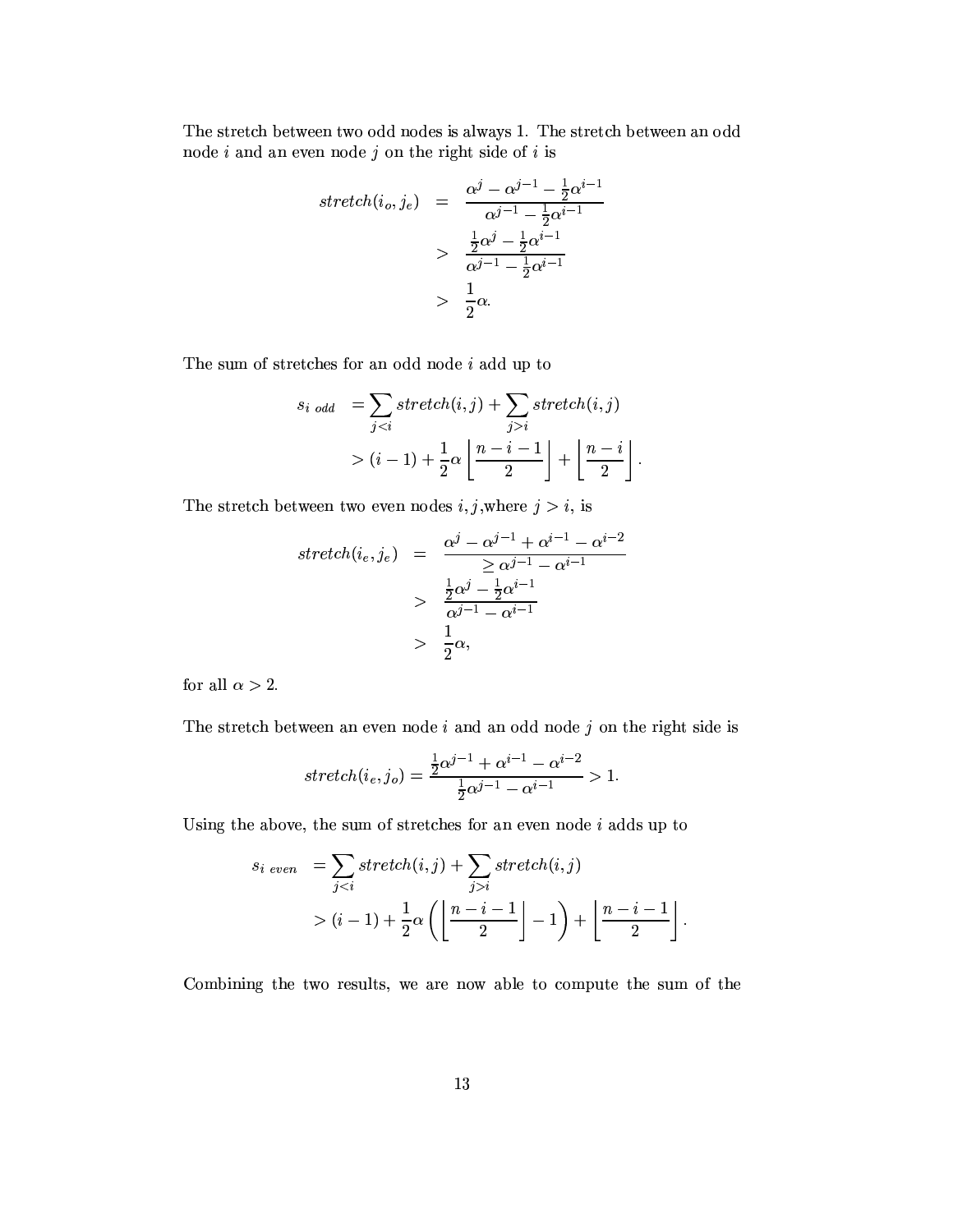stretches over all nodes:

$$
\sum_{i} s_{i} = \sum_{i \text{ even}} s_{i} + \sum_{i \text{ odd}} s_{i}
$$
\n
$$
> \sum_{i} (i - 1) + \frac{1}{2} \alpha \left( \left\lfloor \frac{n - i - 1}{2} \right\rfloor - 1 \right) + \left\lfloor \frac{n - i - 1}{2} \right\rfloor
$$
\n
$$
> \frac{n(n - 2)}{2} + \frac{\alpha((n - 3)(n - 2) - n)}{8} + \frac{(n - 1)(n - 2)}{4}
$$
\n
$$
\in \Omega(\alpha n^{2}).
$$

The social cost of this equilibrium is hence

$$
C(exp. \text{ chain}) = \alpha \left( n - 1 + \left\lfloor \frac{n}{2} \right\rfloor \right) + \sum_{i} s_i
$$

$$
\geq \frac{\alpha (2n - 3)}{2} + \Omega(\alpha n^2 + n^2)
$$

$$
\in \Omega(\alpha n^2 + n\alpha).
$$

Now we have all the prerequisites to conclude the proof. The price of anarchy is at least

$$
\frac{C(exp. \ chain)}{C(doubly \ linked \ list)} \in \Omega\left(\frac{\alpha n + \alpha n^2}{2\alpha n + n^2}\right)
$$

which is in  $\Omega(\alpha)$  for all  $2 < \alpha < n$ . No combination of strategies can involve costs greater than  $\alpha_{2}^{(n)} + \alpha n(n-1)$ , which is in  $O(\alpha n^2)$ . Hence the above price of anarchy cannot be exceeded.

 $\Box$ 

We have proved that the bound on the price of anarchy for  $2 < \alpha < n$  is tight, the upper and the lower bound meet asymptotically.

For  $\alpha > n$ , the social cost of a graph can be at least  $\Omega(\log n)$  times worse than the social optimum.

Theorem 5.5. The price of anarchy for the directed locality game is in  $\Omega(\log n)$ .

*Proof.* Let  $\alpha = 2n - 1$ . Hence the circular list is a Nash equilibrium and its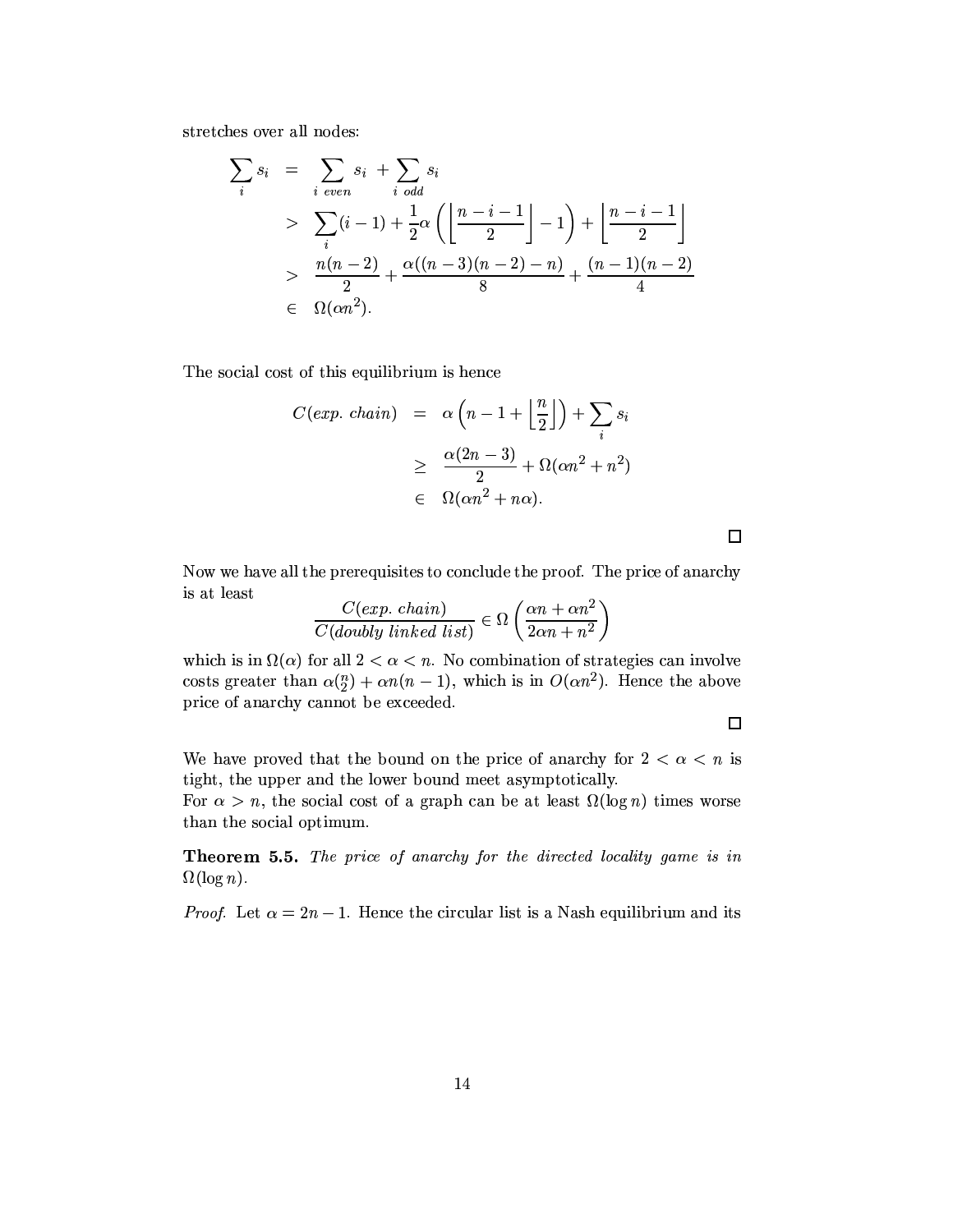price of anarchy is at least

$$
\rho(circular list) = \frac{n\alpha + 2n(n-1)H_{n-1} - 2(n-1)^2}{2(n-1)\alpha + n(n-1)} \\
\geq \frac{\alpha + 2(n-1)H_{n-1} - 2(n-1)}{2\alpha + (n-1)} \\
\geq \frac{\alpha + 2(n-1)\ln(n-2) - 2(n-1)}{2\alpha + (n-1)} \\
\geq \frac{2(n-1)\ln(n-2)}{5n-3} \in \Omega(\log n).
$$

In the one dimensional setting every instance has a Nash equilibrium, regardless of the size of  $\alpha$  and the distances between the nodes. In higher dimensional spaces however, this does not hold.

**Theorem 5.6.** Not every instance of the Locality game has a pure Nash  $equilibrium.$ 



Figure 7: Directed: Instance I has no Nash equilibrium

*Proof.* We show that the instance of Figure 7 can constitute a situation such that player 1 and 2 will never stop deviating to a better strategy.

Let  $\alpha$  be 0.6 and the distances between the nodes as described in Figure 7. First, we observe that in every Nash equilibrium there exists a connection between the nodes in the upper row and the nodes in the lower row, because the stretch would be more than 2, i.e. more than  $\alpha$  otherwise.

Player 1 and 2 must have some connection to the nodes in the upper row. We prove, that in all the  $2^6$  possibilities to do so, there is at least one player that could improve its situation by changing its strategy.

 $\Box$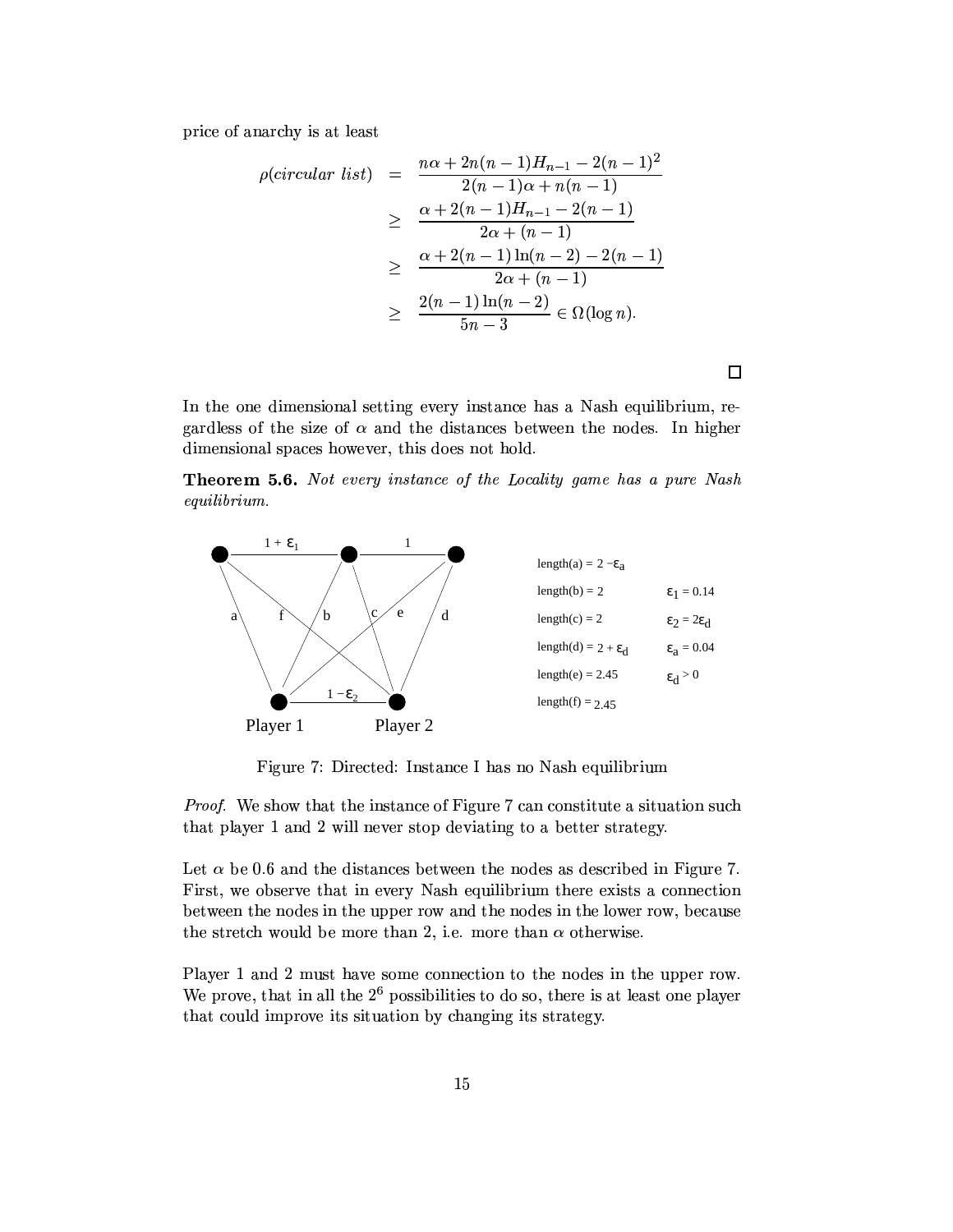We begin by studying the properties of Nash equilibria of instance  $I$ .

**Lemma 5.7.** In instance I, Nash equilibria have the following characteristics:

- 1. Neither player 1 nor 2 has three edges to the upper row
- 2. Both players have at least one edge and
	- (a) Player 1 always establishes edge  $a$
	- (b) Player 2 does not only build edge  $f$ .

Proof.

- 1. Player 2 pays at most  $2\alpha + 2 + \frac{3+\epsilon_d}{2}$  when establishing the edges c and d, which is less than  $3\alpha + 3$ , hence building three edges is not worthwhile. Analogously, paying for edges  $a$  and  $b$  results in costs of at most  $2\alpha + 2 + \frac{3}{2.45}$ , which is strictly less than  $3\alpha + 3$  as well.
- 2. (a) The cost for player 1 without edge  $a$  is

$$
cost1(-a) = c2,3 + \frac{3 + \epsilon_1}{2 - \epsilon_a}
$$
  
> c<sub>2,3</sub> + \alpha + 1,

 $c_{2,3}$  denoting the cost for connecting to the right and the middle node, whereas the cost of player 1 if it establishes link  $a$  is

$$
cost_1(a) = c_{2,3} + \alpha + 1,
$$

hence building  $a$  is always worthwhile.

(b) Assume  $c_{1,2}$  is the cost to reach the left and the middle node of the upper row using edges player 1 pays for. When not building<br>any edges, player 2 pays  $c_{1,2} + \frac{3.45 - \epsilon_2}{2 + \epsilon_d}$ , which is more than paying for edge d,  $c'_{1,2}$  representing the cost for connecting to the left and the middle node being allowed to use edge  $d$  as well.

$$
cost_2(no \, edges) = c_{1,2} + \frac{3.45 - \epsilon_2}{2 + \epsilon_d}
$$
  
>  $c_{1,2} + \alpha + 1$ ,  

$$
cost_2(d) = c'_{1,2} + \alpha + 1
$$
,  

$$
cost_2(f) \ge \alpha + 1 + c_2 + \frac{3.45 - \epsilon_2}{2}
$$
  
>  $2\alpha + 2 + c_2$   

$$
cost_2(f, d) = 2\alpha + 2 + c_2.
$$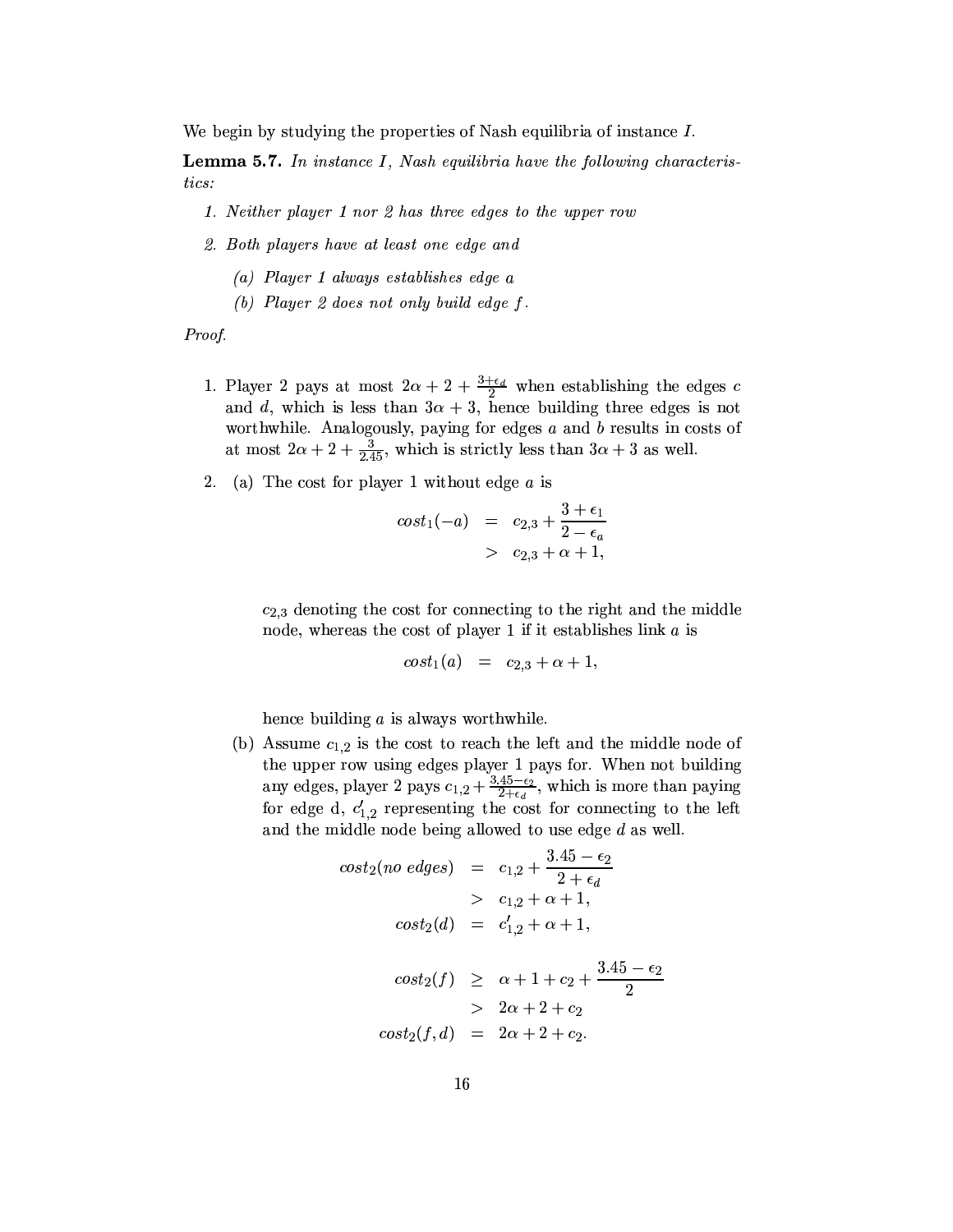There are 12 remaining possibilities to examine:

Lemma 5.8. Any pure Nash equilibrium that satisfies the properties of Lemma 2 also complies with the following:

- 1. Player 2 does not link to f
- 2. Player 2 does not build both c and d.

Proof.

 $1.$ 

$$
cost_2(f, c) = 2\alpha + 2 + \frac{3}{2 + \epsilon_d}
$$
  
\n
$$
cost_2(c) \le \alpha + 1 + \frac{3}{2 + \epsilon_d} + \frac{3 + \epsilon_1}{2.45}
$$
  
\n
$$
< 2\alpha + 2 + \frac{3}{2 + \epsilon_d}
$$
  
\n
$$
cost_2(f, d) \ge 2\alpha + 2 + \frac{3 - \epsilon_2}{2}
$$
  
\n
$$
cost_2(d) \le \alpha + 1 + \frac{3 - \epsilon_1 - \epsilon_a}{2.45} + \frac{3 + \epsilon_d}{2}
$$
  
\n
$$
< 2\alpha + 2 + \frac{3 + \epsilon_d}{2}
$$

 $2.$ 

$$
cost_2(c,d) \ge 2\alpha + 2 + c_1
$$
  

$$
cost_2(c) \le \alpha + 1 + \frac{3}{2 + \epsilon_d} + c_1
$$

Since  $d$  does not help to decrease the stretch to the left-most node, player 2 will only build one edge.

 $\Box$ 

There are 6 remaining possibilities to examine, all of which are displayed in Figure 8.

Lemma 5.9. None of the strategies depicted in Figure 8 forms a pure Nash  $equilibrium$ 

 $\Box$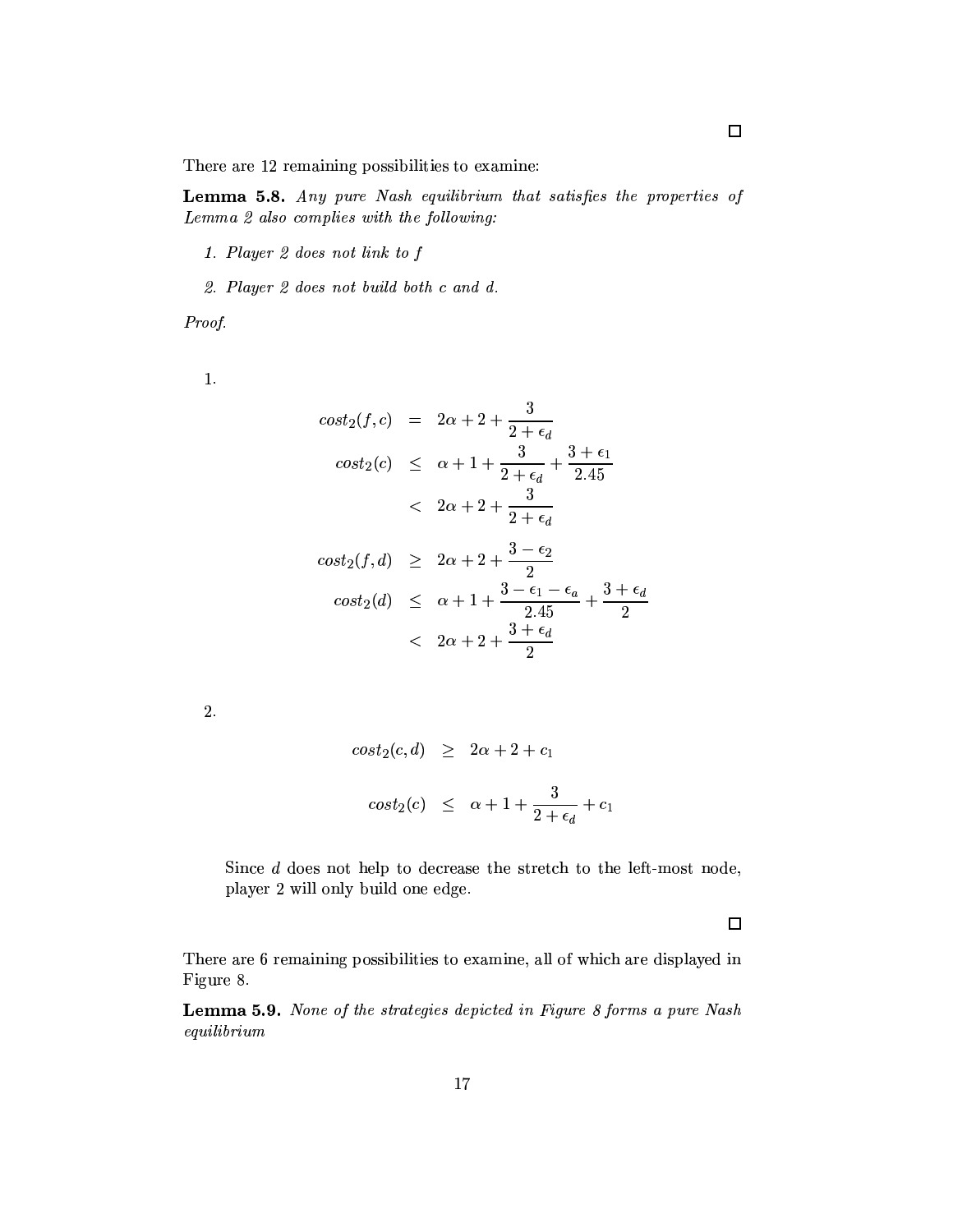

Figure 8: Directed: Remaining candidates for a Nash equilibrium

# Proof.

In every scenario there is at least one player that benefits from deviating from its current strategy.

Case 1:

Player 1 adds edge b

$$
\begin{array}{rcl}\n\cos t_1(-b) & \geq & \alpha + 1 + \min\left(\frac{3 - \epsilon_2}{2}, \frac{3 - \epsilon_4 + \epsilon_1}{2}\right) + \min\left(\frac{4 - \epsilon_2}{2.45}, \frac{4 - \epsilon_4 + \epsilon_1}{2.45}\right) \\
& > & 2\alpha + 2 + \frac{3}{2.45} \\
\cos t_1(b) & \leq & 2\alpha + 2 + \frac{3}{2.45}\n\end{array}
$$

Case 2:

Player 2 replaces d by c<br>  $cost_2(d) = c_1 + \alpha + 1 + \frac{3-\epsilon_d}{2}$ <br>  $cost_2(c) = c'_1 + \alpha + 1 + \frac{3}{2+\epsilon_d}$ <br>  $c'_1$  is the new cost of connecting to the left-most node.

By replacing  $c$  by  $d$ , this stretch cannot be increased, hence  $c'_1 \leq c_1$ .

Case 3:

Player 2 replaces  $c$  by  $d$ cost<sub>2</sub>(c) =  $c'_1 + \alpha + 1 + \frac{3}{2 + \epsilon_d}$ <br>
cost<sub>2</sub>(d) =  $c''_1 + \alpha + 1 + \frac{3 - \epsilon_2}{2}$ <br>
Since  $\epsilon_2 = 2\epsilon_d$  and  $c'_1 = c''_1$ . it follows that  $cost_2(d) < cost_2(c)$ .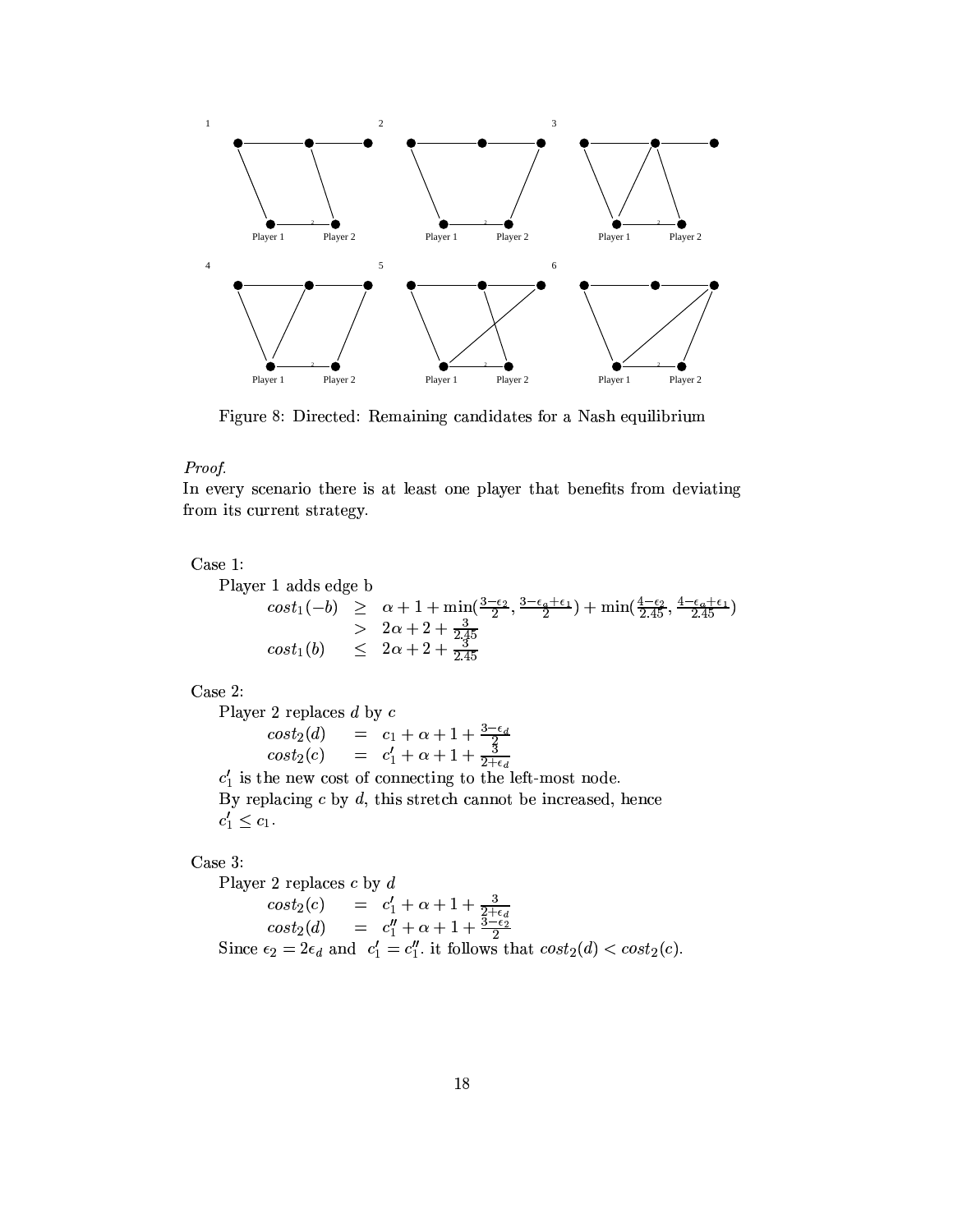Case  $4,6$ :

Player 1 removes  $\boldsymbol{b}$ 

$$
cost_1(b) \ge 2\alpha + 2 + \min(\frac{3}{2.45}, \frac{3 - \epsilon_2 + \epsilon_4}{2.45})
$$
  

$$
cost_1(-b) \le \alpha + 1 + \frac{3 - \epsilon_4 + \epsilon_1}{2} + \frac{3 - \epsilon_2 + \epsilon_4}{2.45}
$$
  

$$
< 2\alpha + 2 + \frac{3 - \epsilon_2 + \epsilon_4}{2.45}
$$

Case  $5$ :

Player 1 replaces *e* by *b*  
\n
$$
cost_1(e) \geq 2\alpha + 2 + \min(\frac{3-\epsilon_2}{2}, \frac{3-\epsilon_2+\epsilon_d}{2.45})
$$
\n
$$
cost_1(b) \leq \alpha + 1 + \frac{3}{2.45}
$$

In particular that means that cycles of strategy changes can occur, e.g.  $2 \rightarrow 1 \rightarrow 6 \rightarrow 4 \rightarrow 2$ , see Figure 8. Consequently there exists no combination of strategies that constitutes a Nash equilibrium for this instance.

 $\Box$ 

 $\Box$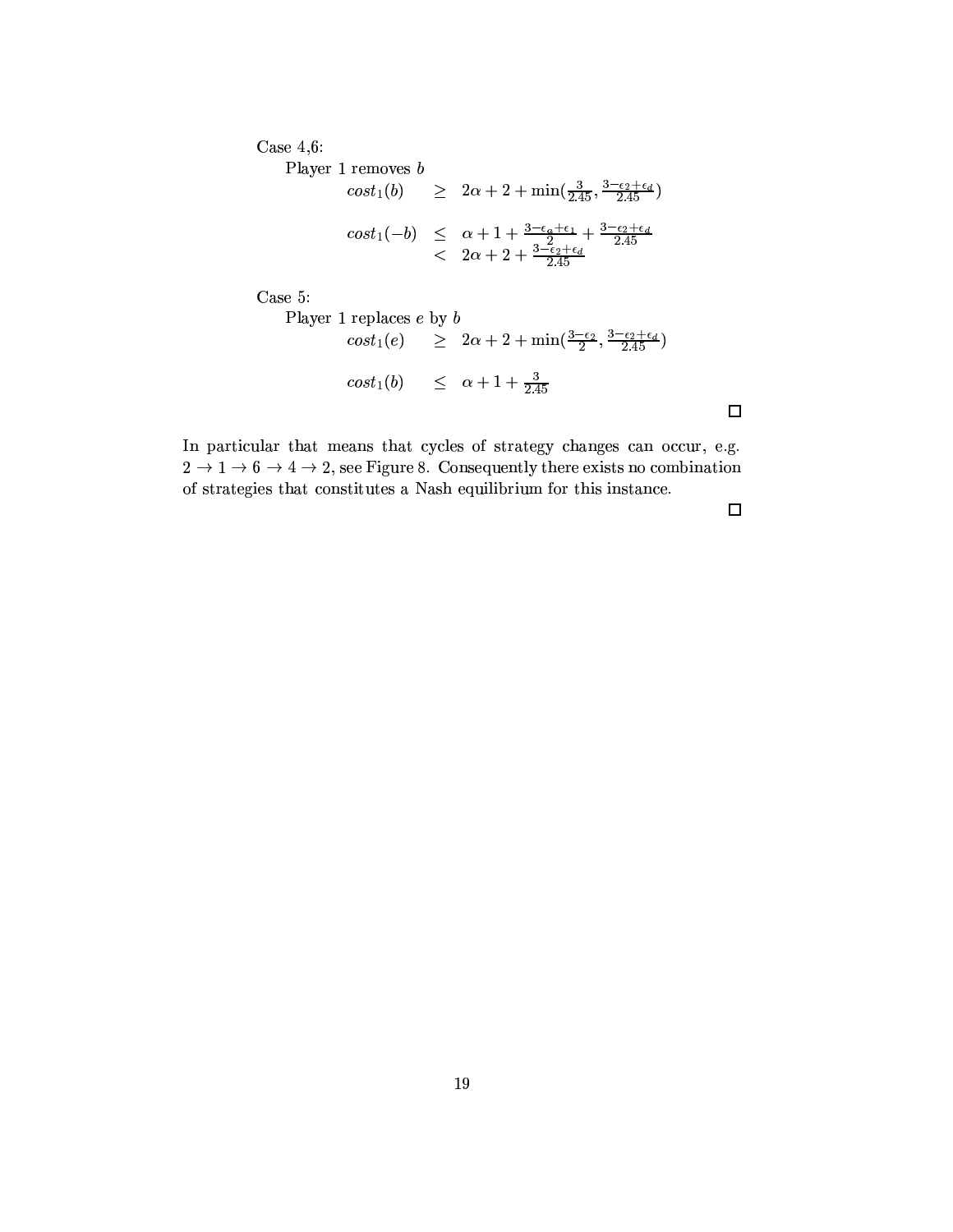### Conclusion  $\boldsymbol{6}$

We present a network creation game useful in the context of P2P networks. We study the existence and quality of Nash equilibria of this game and prove a tight upper bound on the price of anarchy of  $\Theta(\alpha)$ . Furthermore we demonstrate that there are instances where no Nash equilibrium esixts.

Some interesting open questions are the following: What is the average cost of a Nash equilibrium? Is there an algorithm that guarantees finding a Nash equilibrium within a constant factor of the social optimum? We are also interested in extending the game to a setting where the network formation is dynamic and on-going.